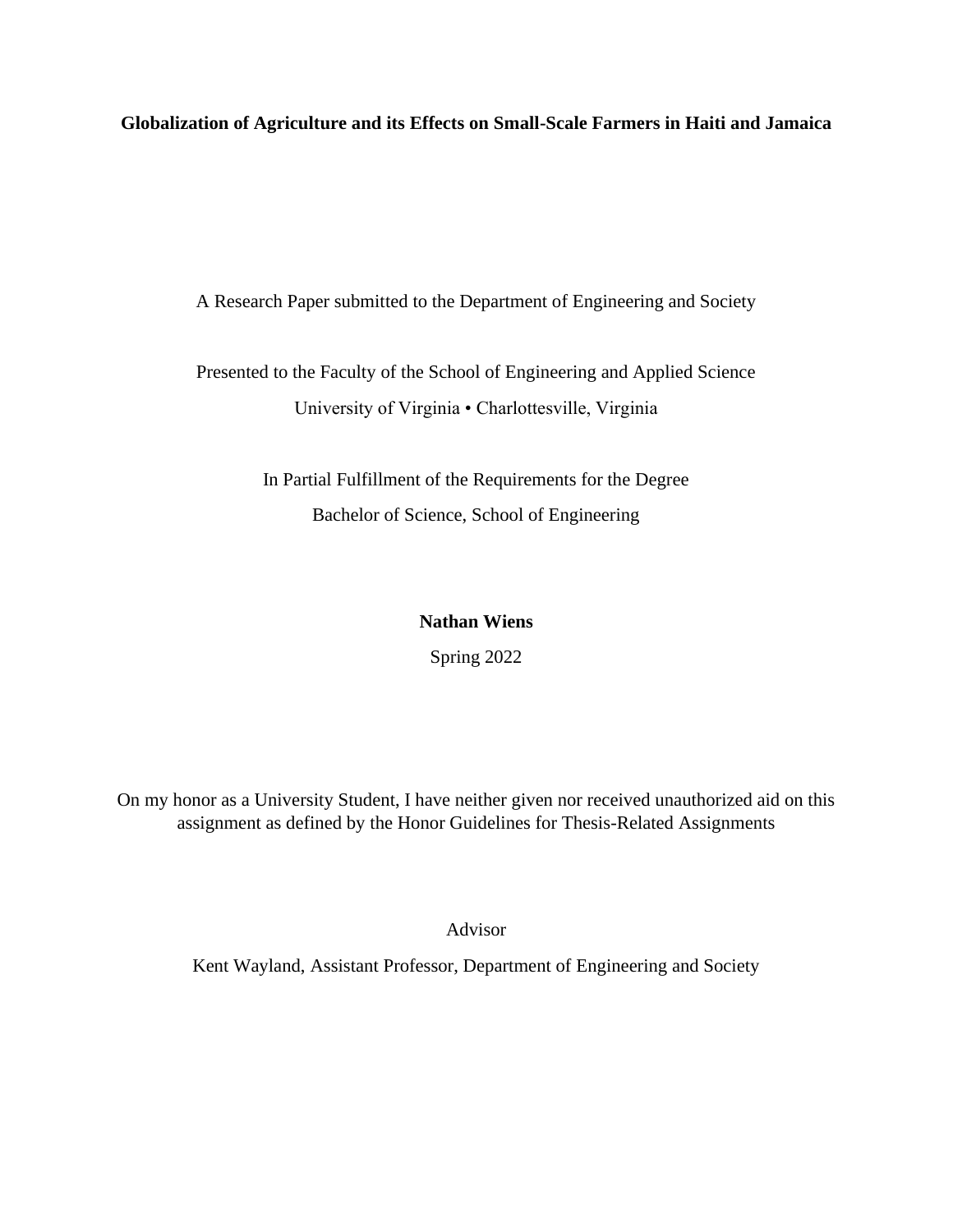### **Introduction**

The current state of agriculture in the Caribbean region can largely be explained by its past as a colonized plantation economy that exported most of its agricultural products to Europe. This resulted in a neglect of domestic agriculture development causing the region to become a net importer of food, posing a risk to the profitability of small-scale agriculture and food security in the Caribbean (Timms, 2008). Commercial agricultural enterprises have been able to capitalize on the government funded research to develop novel techniques and tools for industrial farming operations, allowing them to increase production without having to pay for the research needed to do so. Research subsidies are mainly paid to farmers in northern-hemisphere countries that export a majority of their product. These large-scale farms can export their product around the world at scale for a fraction of the cost leaving small-scale farmers vulnerable in the markets. A decreasing number or complete loss of small-scale farmers in the Caribbean would be detrimental for the food security, culture, and society of the region. For these reasons, the impact of the globalization of agriculture on small-scale farmers in Haiti and Jamaica is analyzed using a neo-colonialism framework with focus on responsible research and innovation. I propose that through the means of influencing agricultural development policy and dominating the field of research, wealthier nations are taking advantage of Haiti, Jamaica, and countries like them. This paper consists of an analysis of agricultural development policy in Haiti and Jamaica as well as a bibliometric analysis of agricultural literature. The two cases analyzed show the spectrum of how the issue of agricultural development in the region can be approached. The first case looks at a Haitian post-disaster development plan in which small-scale farmers are epistemically excluded from policy discussion while internationally funded commercial export farms are prioritized. The second case focuses on the Rural Economic and Development Initiative in Jamaica and the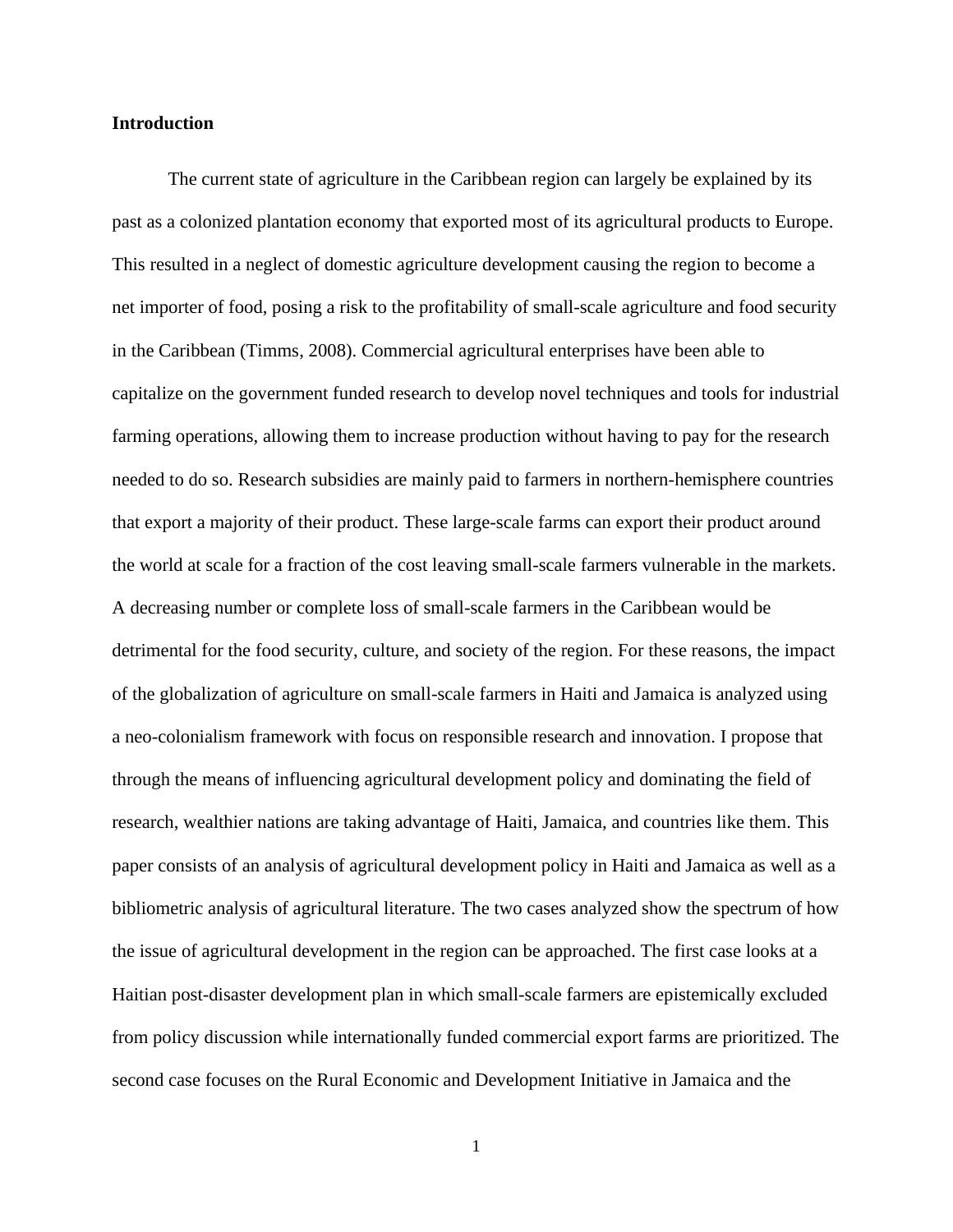benefits of empowering rural communities though building capacity and recognizing local knowledge. The cases and bibliometric analysis show the current state of research domination of the northern-hemisphere as well as how this epistemic divide trickles down into policy decisions and greatly influences the prosperity of the region.

### **The Caribbean Small-Scale Farmer**

Agriculture plays a primary role in the economy of the Caribbean. Presently, the agricultural sector of the region is becoming more diverse due to a dramatic decrease in demand for Caribbean export crops by the European Union. This shift in demand allows Caribbean farmers to produce a wider range of crops since they are no longer required to meet export quotas for cash crops. While agriculture is not extremely prevalent in all countries in the region, countries such as Haiti, Dominica, Guyana, and Grenada have large agricultural sectors which contribute to 7% to 17% of total Gross Domestic Product and between 10% to 50% of employment (Food and Agriculture Organization [FAO], 2019). Despite this, the region is currently a net importer of food averaging between 60% to 80% of all consumed food being imported. The remainder of food required for domestic consumption is supplied by small-scale farmers (Graham, 2012). This difference between imports and exports has arisen in the past 40 years due to increasing globalization causing local food sources to become unable to compete with cheaper imported food from larger industrial agricultural operations (Barker, 2001). The Food and Agriculture Organization defines small-scale farmers as those who are in the bottom 40% of land ownership and economic revenues at a national level (FAO, 2018).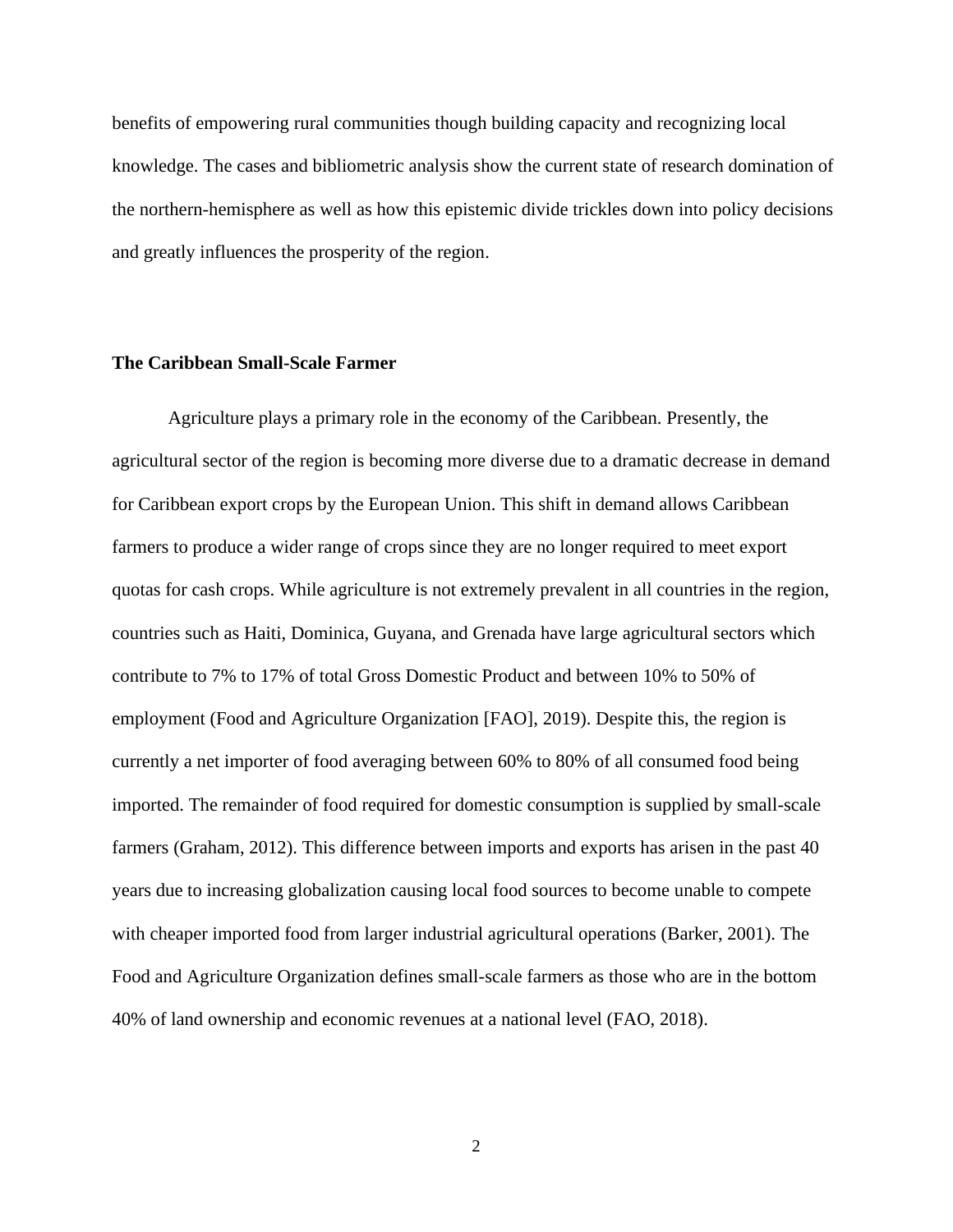Traditional small-scale agriculture in the Caribbean relies on local knowledge that is passed down through generations. This information is passed down by individual farms as well as at a much wider community and even country-wide level. Farmers benefit from this passage of information in many ways including how to determine correct farming techniques for the local land, how to manage soil fertility, and approaches for natural pest control (Beckford & Barker, 2007). In the Caribbean region, most small-scale farms are found in rural areas which generally have lower incomes, which when paired with their reliance on imported food for a majority of their nutrition, leaves these people vulnerable to economic and environmental factors that can eliminate their access to affordable healthy foods (Graham 2012).

# **State of Agriculture**

Although Haiti has been seeing a decreasing prevalence of undernourishment, over half of its population still remains undernourished due to population growth outpacing development. Haitian food insecurity is largely related to its high poverty levels and low economic growth. Recent studies have suggested that over 40% of the nation's population lived on under US\$1 a day in 2011. These factors are not helped by large recurring natural disasters such as droughts, tropical storms, and earthquakes that damage key infrastructure needed to support the population (FAO, IFAD, & WFP, 2014).

Agriculture provides approximately half of the jobs nationwide and is responsible for about a quarter of the gross domestic product. Small-scale farmers make up less than 10% of the total population and their average farm size is less than 1 hectare. These farmers face issues such as insecure land tenure, urban encroachment, and limited arable and irrigated land. Due to these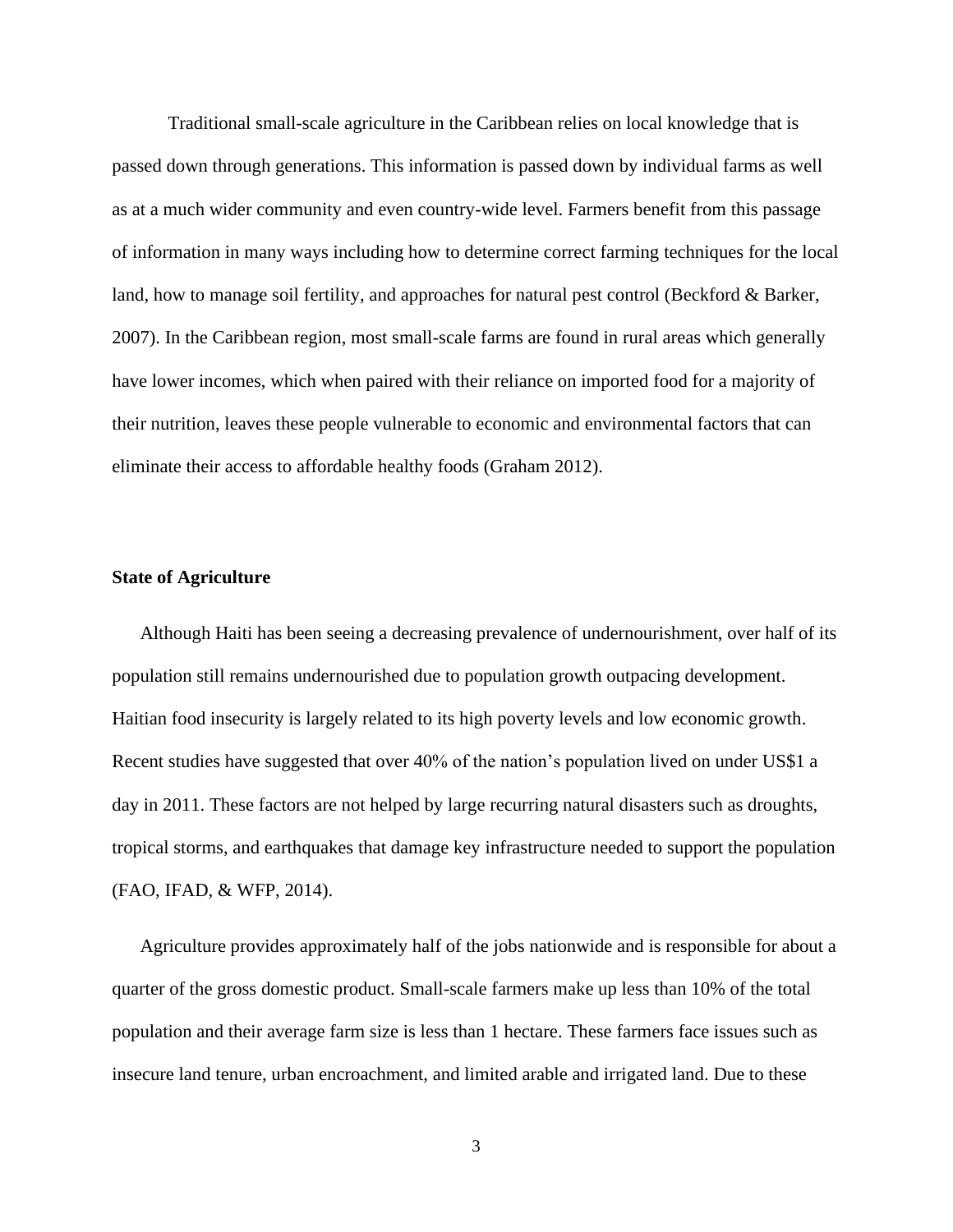issues in domestic food production in combination with the increasing population, Haiti is increasingly dependent on food imports. In 2010, Haitian food imports represented 44% of total food availability while only three decades ago food imports represented only 19% of available food. Food staples such as wheat and rice that the country could once independently produce, are now completely imported. Figure 1 shows the annual rice imports and production in Haiti and the dramatic increase of rice imports from 1990 to 2012. Food imports cost Haiti over 50% more than the country received from total exports (FAO, IFAD, & WFP, 2014).

# **Figure 1**

*Haiti's rice production and imports (in 1000s of tonnes), 1961–2014*



*Note. Source for data: FAOSTAT, Haiti Rice Production. Figure from Steckly & Weis 2015*

The Jamaican agricultural sector is riddled with inequality in terms of location, area, and market access. Agriculture does not make up a major component of Jamaica's GDP, but the sector employs approximately 18% of the population and almost half of the population lives in rural areas, making it an important part of the country's economy (Shik, Boyce, & De Salvo,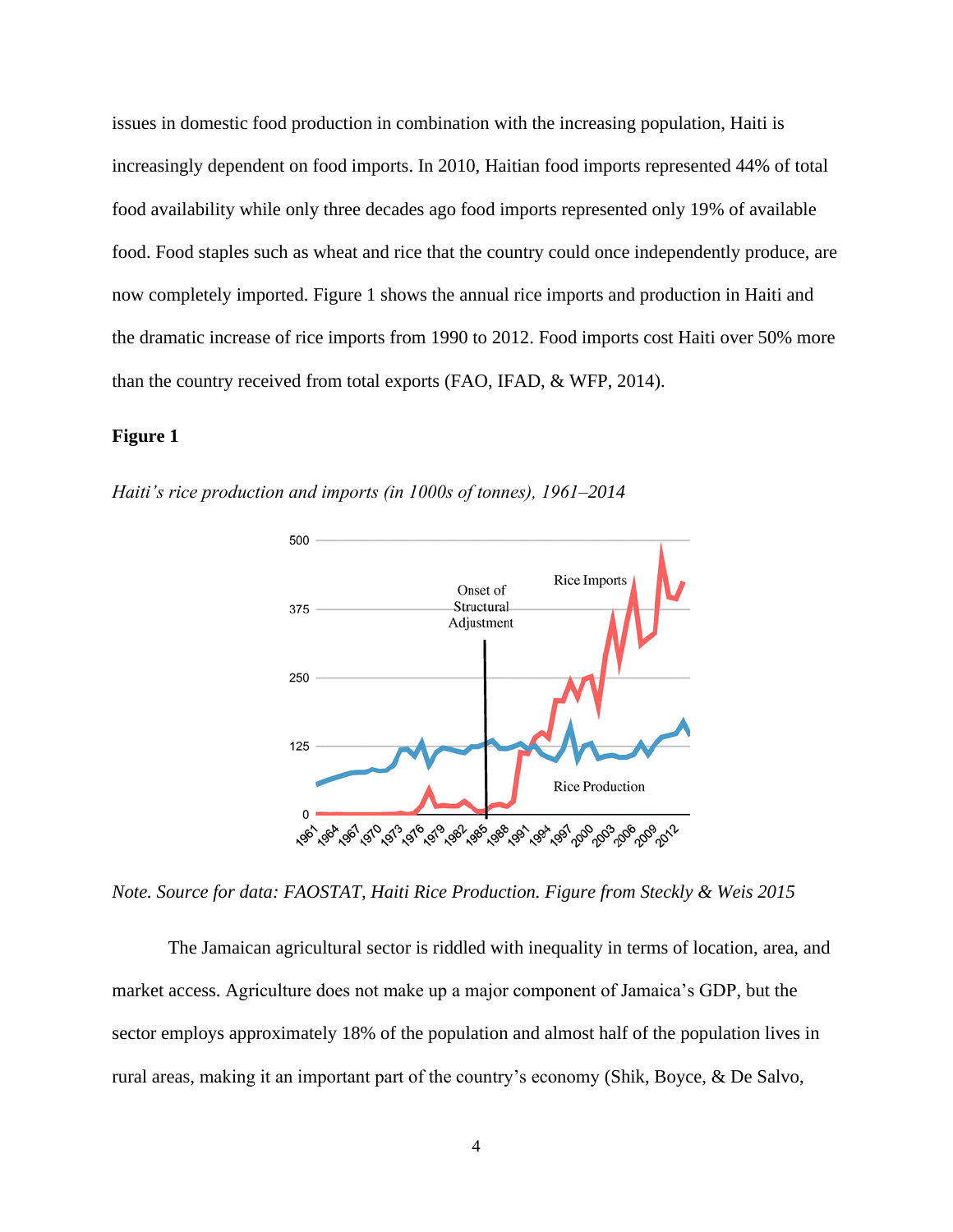2017). Small-scale farmers are classified as those holding between 0.15 and 2 hectares of land and make up around 77% of the registered farmers in the country (Ewing-Chow, 2020). However, they are confined to the rugged mountainous interior of the island while large-scale farms occupy the fertile coast line. Additionally, large-scale farms only make up about 1% of the total number of farms but occupy about 39% of farmland in the country. In terms of market access, small-scale farmers produce mainly root crops and vegetables, which are mostly distributed within the domestic market, while large commercial farms produce high value export crops like sugar, bananas, and coffee, which are sold internationally for large profits (Jamaica, 2003). Due to this focus on export crops, the country's farmers are unable to domestically produce enough food for the nation and imports around 26% of all food consumed (Karfakis, Løvendal, & Jakobson, 2011).

#### *Country Selection*

Haiti and Jamaica were chosen in this study since they are both small island developing states in the Caribbean that are vulnerable to external economic shocks in food markets due to their reliance on imported food, large rural populations, and similar colonial roots. These similarities, along with their differing foci in agricultural policy, make them an ideal case study to investigate how small-scale farmers are being impacted by globalized agriculture and whether or not they are being socially or epistemically included in policy decisions.

# *Commercial vs. small scale*

Due to their scale and technological advancements, commercial farms are able to produce massive volumes of crops at a low price. However, this comes at a cost to the quality and diversity of what they can produce. In addition, the concentration of production creates more risk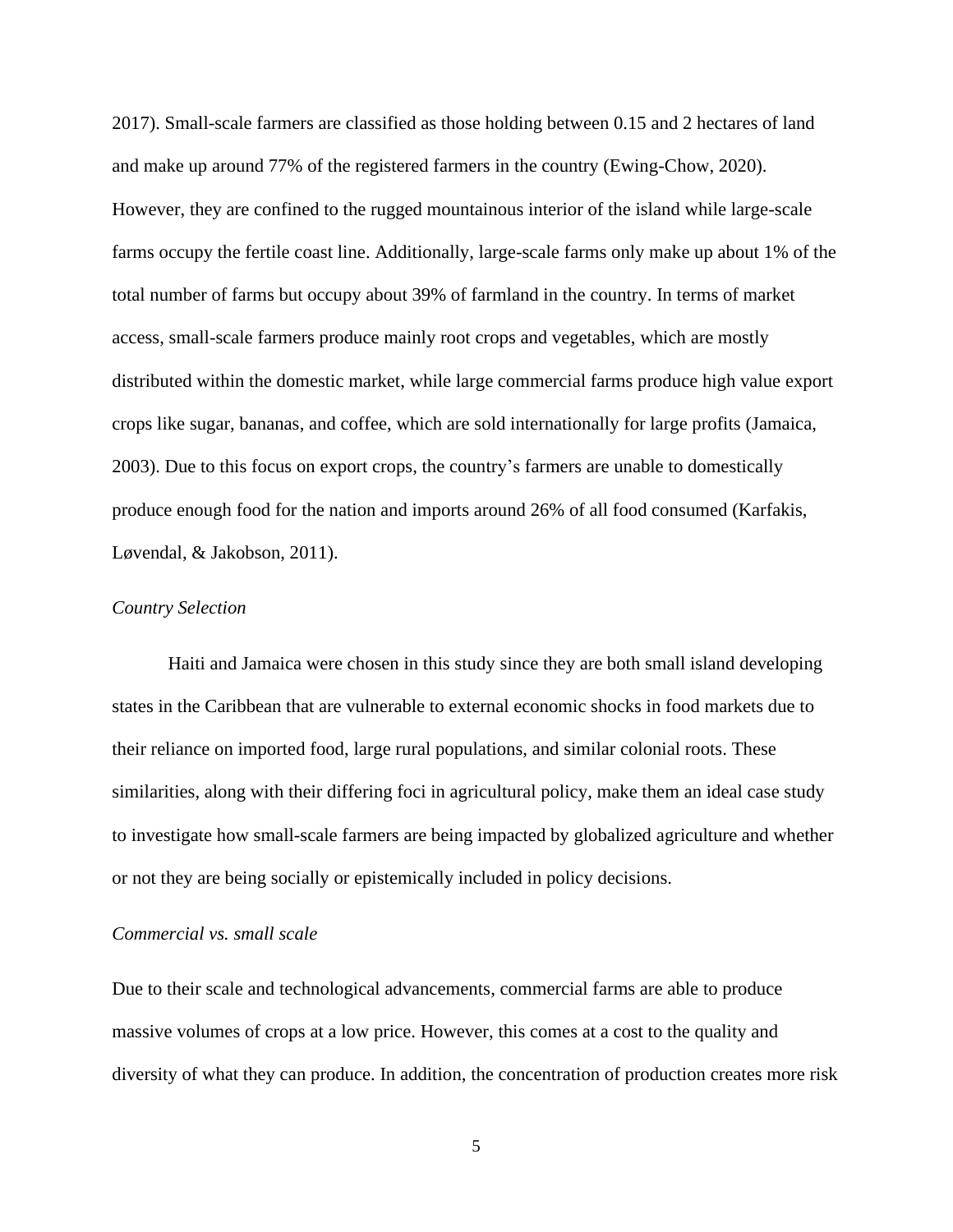for the supply chain if these regions are impacted by an extreme natural event. Individual smallscale farms face this same risk but since they are independent, the supply of food is not likely to be at risk due to a single event. Small-scale farms are better able to meet shifts in demand and promote biodiversity; however, their smaller scale also leaves them less likely to be able to adopt the newest farming technology (Luzzini, 2019).

# **Neo-Colonialism and Responsible Research**

# *History of Colonialism in the Region*

Both Haiti and Jamaica have troubled pasts dealing with slavery and colonization by European nations. "Discovered" by Columbus in 1492, Haiti was only shortly held by Spain before being passed on to France. Under French occupation the country became the largest exporter of coffee and sugar to Europe. However, this economic success for France came from the work of around 800,000 African slaves. It was not until 1804 that Haiti declared itself independent from France after fighting a long bloody civil war. In order to receive diplomatic recognition from France, the new republic had to pay its former colonizer 150 million francs. To pay off the debt, Haiti had to borrow large sums of money from American, German, and French banks at high interest rates which forced the nation to spend about 80% of its national budget on loan repayment. This debt crippled the economy and was not paid in full until 1947. Through these debts, Haiti became trapped in neo-colonial relationships with only more foreign aid to assist them (Henley, 2010). Jamaica, also "discovered" by Columbus, has a similar colonial history. Passed from Spanish to English control, the island became location for highly profitable sugar and tobacco plantations worked by slaves. Jamaica also had multiple wars for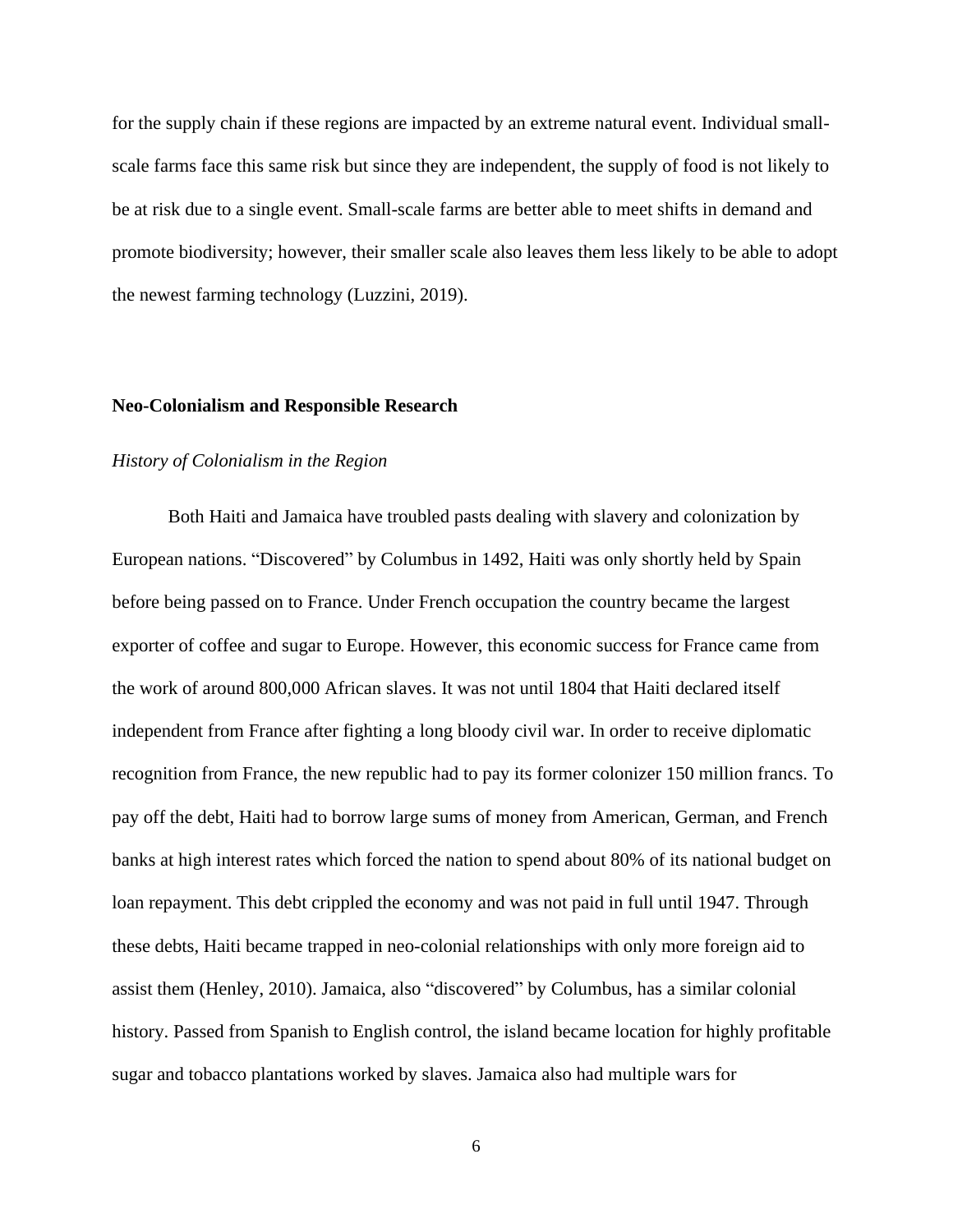independence but none were as successful as Haiti's. It was not until 1962 that Jamaica was granted its independence from England ("History of Jamaica", n.d.).

Using a neo-colonial framework, this paper will analyze the impacts of industrial agricultural practices on small-scale farmers in the Caribbean. Neo-colonialism is the use of economic, societal, or other pressures by former colonial masters and powerful nations to control the development and prosperity of another country (Segell, 2019). One aspect of neo-colonialism is the dismissal of local perspectives and traditions in order to promote activity that is beneficial for the neo-colonizer. For instance, this could include the exclusion of local groups in research and policy creation as explained in "Responsible innovation as empowering ways of knowing" by Valkenburg et al. (2019). In this piece, Valkenburg et al. discuss the importance of responsible research and innovation (RRI) in developing regions of the world. The goal of RRI is to make the governance of science, technology, and innovation easier to access for the groups that they represent and to empower people to contribute their own knowledge and ontologies. Within RRI, 'inclusion' and 'responsiveness' are key factors which encourage knowledge inclusion of participants. The authors make a point to differentiate social inclusion from epistemic inclusion. Social inclusion consists of ensuring that people are able to overcome economic, political, and social barriers that prevent participation in governance processes. Epistemic inclusion deals with ensuring a group of actors with different backgrounds and knowledge bases can meaningfully contribute to innovation, governance, and the production of knowledge. The idea of inclusion assumes a core site where decisions about governance of innovation occur and a voiceless periphery (Valkenburg et al., 2019). The authors relate this back to the idea of unmarked categories from Haraway's 1988 "Situated Knowledges: The Science Question in Feminism and the Privilege of Partial Perspective". Unmarked categories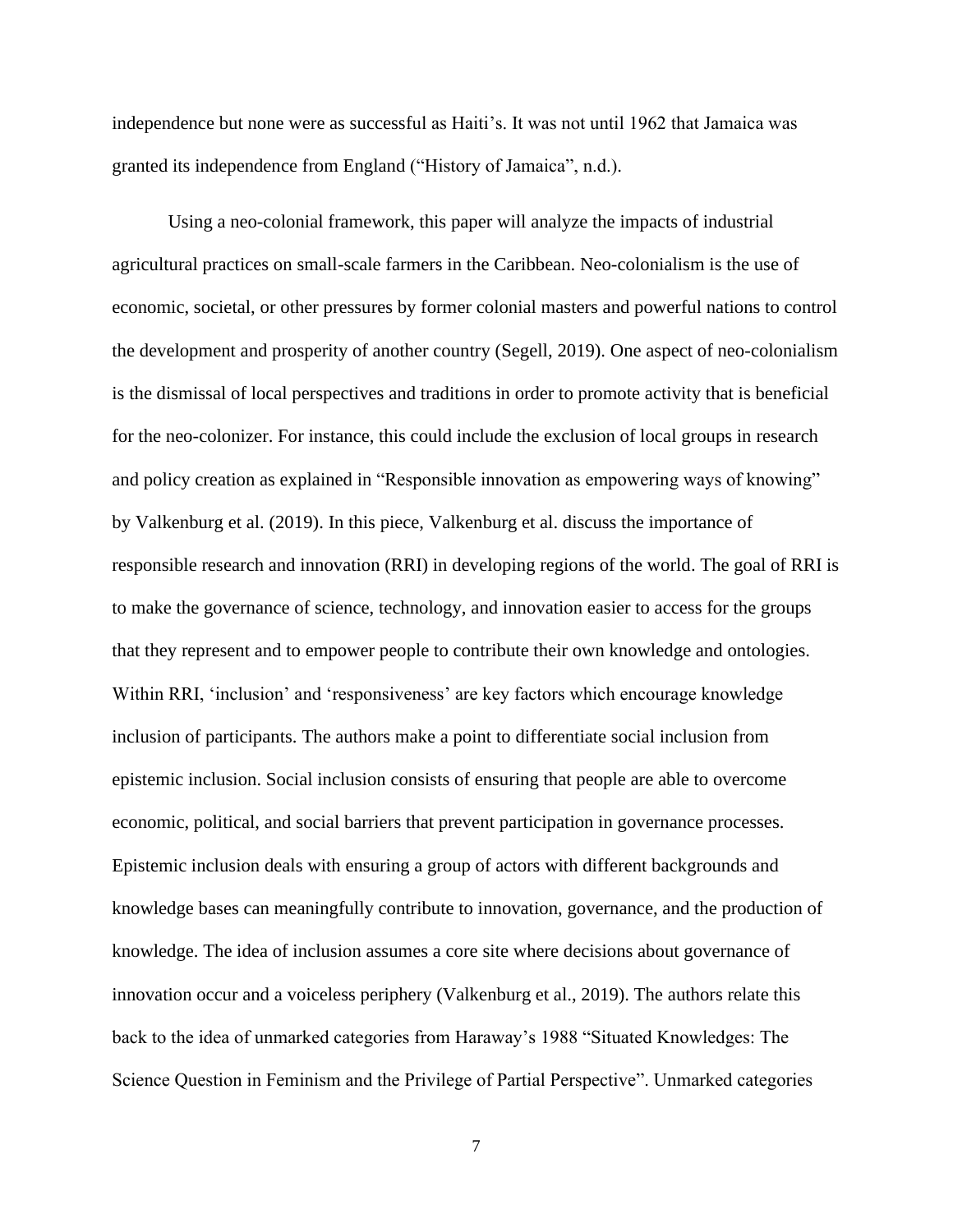consist of the dominating class who is privileged enough to define the classes of society and determine how they matter while remaining the default themselves (Haraway, 1988). Ideally, local researchers and citizens should be both socially and epistemically included in the advancement of technology and research in the region. This kind of inclusion empowers groups and individuals to contribute their unique perspectives and fully participate in governance and research. Contributions of unique local perspectives, instead of those from foreign parties, ensures that the research being done is what is most beneficial for the local population and stakeholders.

### **Differing Solutions**

In Haiti and Jamaica there are differing strategies to bolster economic and agricultural independence. This section will delve into the contrasting approaches both nations are currently taking to achieve this goal. The Haitian approach aims for urban and economic development which is incompatible with the goals of Haitian small-scale farmers while the Jamaican Rural Economic Development Initiative (REDI) aims to empower small-scale farmers through rural development plans and rural tourism. These two examples include differing amounts of domination from foreign stakeholders and levels of epistemic inclusion.

### *Haitian Post-Disaster Development*

Haiti, as a nation, has been victim to multiple devastating natural disasters in the  $21<sup>st</sup>$ century. One particular example is the January 12, 2010 earthquake which was an immense human and economic tragedy. This earthquake left the capital of Port-au-Prince devastated, killing about 220,000 people and leaving another 1.5 million homeless ("Haiti Earthquake",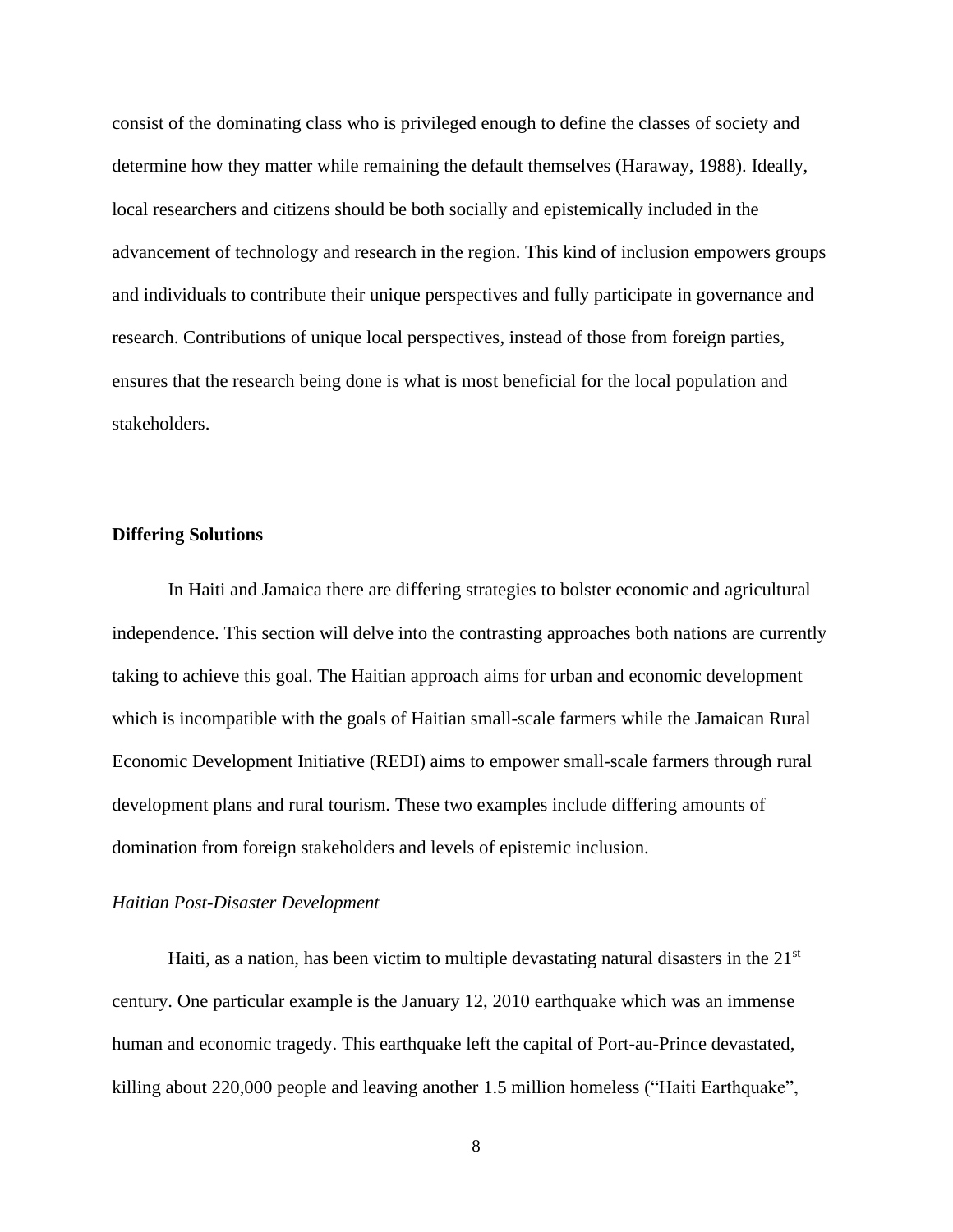2022). In order to rebuild the nation, the government established a development agenda with the focus macro-economic stability and poverty reduction through increasing the nation's export capacity. The main export industries emphasized in this plan are textiles and agriculture, both of which receive massive investments from foreign entities (Steckly & Weis, 2016).

The adoption of an agro-export industry is dependent on the country's ability to modernize the agricultural sector. For Haiti, the development plan focused on improving infrastructure, establishing an official land registry, developing large-scale orchards, and pursuing higher value export crops. The Haitian government allocated US\$30 million for road building within the first 18-months of the earthquake as well as committing to an additional US\$600 million over an extended period. These investments were made with the claim that they would reduce post-harvest losses, which at times, could be up to 35%. However, they focused mainly on improvements to major highways that are most frequently used by government officials, Non-Governmental Organizations, and larger agricultural operations. Rural roads that connect the rural farming population remain in poor condition and contribute to post-harvest losses of small-scale farmers (Steckly & Weis 2016). The buildup of highway road systems without an additional focus on rural infrastructure shows a dismissal of the perspectives of rural land owners. Through their political and economic influence, government organizations and foreign NGOs were able to push projects that increased access to their goal of a modernized commercial agriculture industry while excluding the rural populations from the benefits of the projects.

In order to increase the value of agricultural production, Haiti's development plan seeks to replace small-scale farmers with large consolidated farms and to produce higher value export crops. Haiti has no functional land registry system meaning that there are no records of who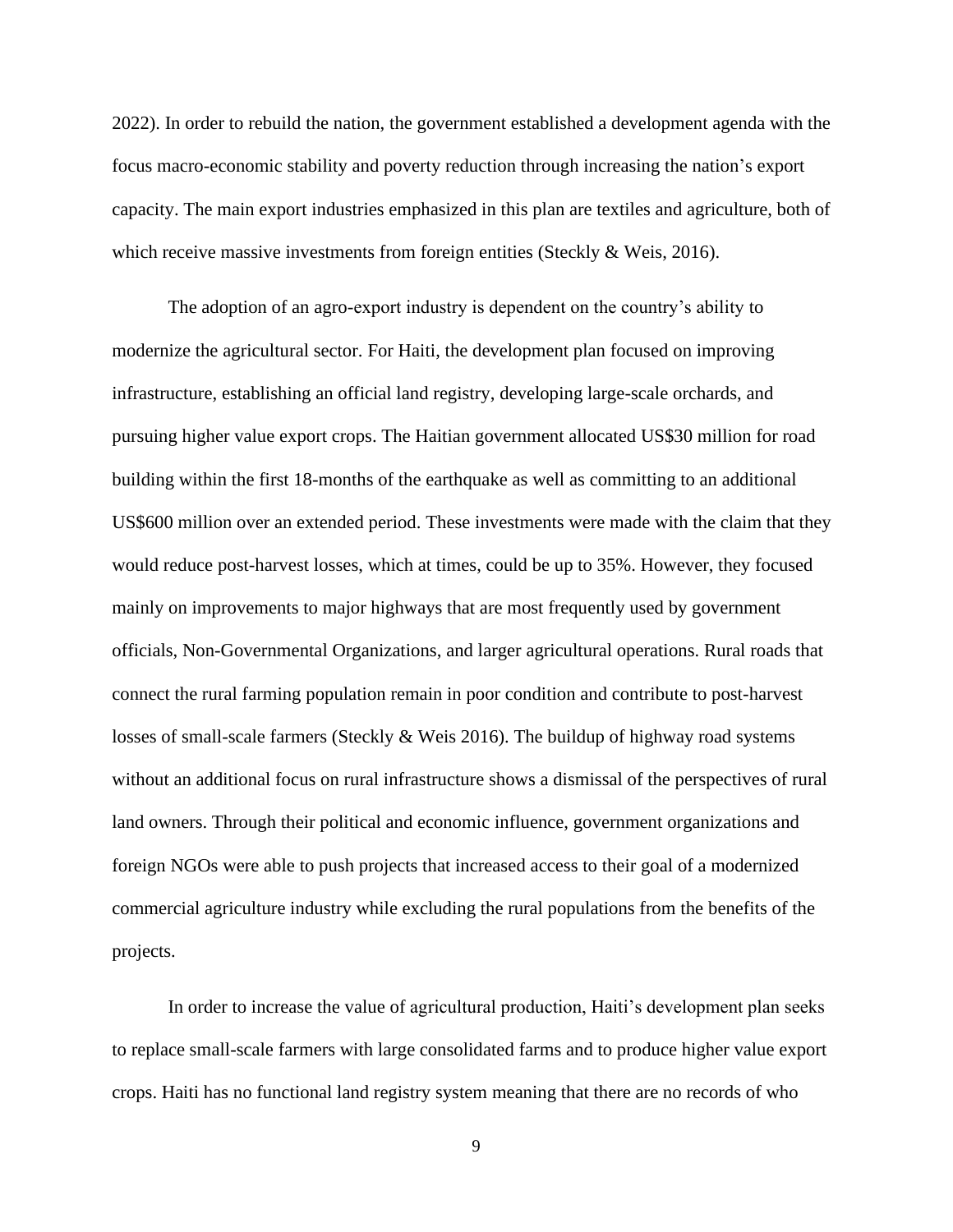owns most of the private land. This remains a significant barrier for the modernization of agriculture in the region because around 60% of the private land lacks an official title. Establishment of a land registry and clear property rights enables the Haitian government to facilitate capital investment from foreign or domestic entities into large-scale projects like commercial farms by creating and claiming ownership of land parcel titles which can then be given to commercial farms. As commercial agribusiness operations attempt to expand into rural regions, conflict is generated between them and local farm owners (Steckly  $\&$  Weis 2016). This practice is incompatible with the development goals of traditional small-scale farmers as it dispossesses them of their land rights and collective farming potential.

Haiti's governmental actions in their redevelopment agenda show a clear disconnect from the goals of local farmers and those making policy and handling foreign investments within the country. Many peasant leaders have expressed concerns that the development policies being put into place ignore the peasant perspective and will only accelerate rural displacement. The root of the issue is that all of the post-disaster agenda and investment plans were created without any input from peasants or peasant organizations (Steckly  $\&$  Weis 2016). The peasant class was both socially and epistemically excluded from the creation of the policy. Relating back to Haraway's 1988 "Situated Knowledges: The Science Question in Feminism and the Privilege of Partial Perspective", in this situation the unmarked group is the government and foreign business interests which are the core site where decisions about governance are made without input from the periphery. Without being able to contribute their own knowledge and ontologies to the discussion, the peasants effectively became what Haraway would consider a marked group and seen as obstacles to a 'modernized' Haitian economy that must be changed, illustrating a core aspect of neo-colonialism. Foreign entities with economic interest in developing Haiti influenced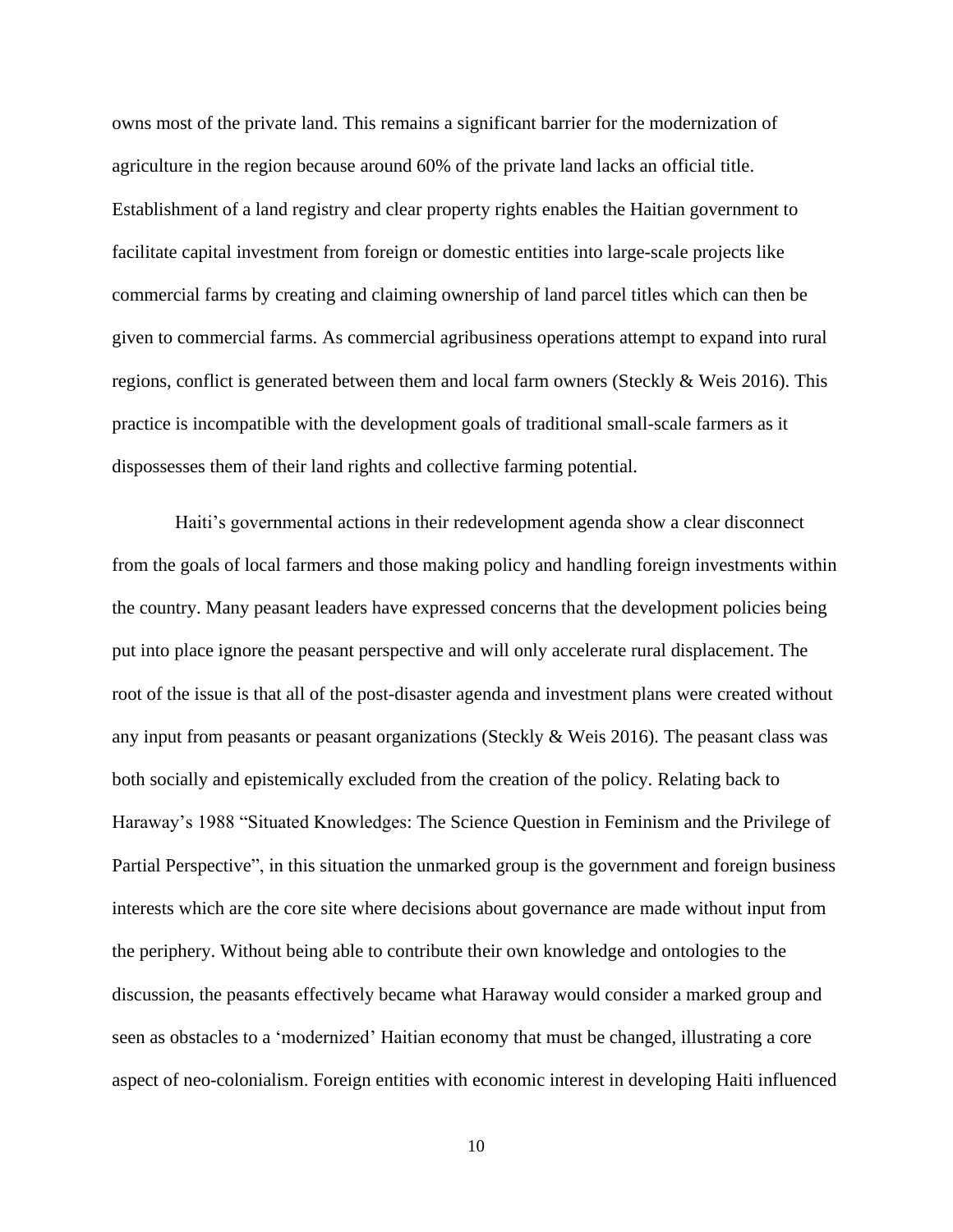policy to promote the bolstering of the agro-export economy which is beneficial to them while it is in direct opposition to the traditional subsistance small-scale farming which is beneficial to the people of Haiti.

#### *Jamaica Rural Economic Development Initiative*

The Jamaican REDI has similar goals of stabilizing the economy and reducing poverty as the Haitian post-disaster development plan. However, this initiative recognized the importance of keeping rural and urban economic development at the same pace and the importance of local knowledge. The project's development goal was to expand the market access of small-scale agricultural producers as well as rural tourism and service providers and consisted of three main components: increasing rural subprojects and tourism, creating capacity and technical assistance, and creating robust project management. The project was largely successful, generating many benefits for participating rural farmers and tourism providers. Subprojects investing in disseminating modern agricultural technologies and techniques increased yields by up to 400%. Coupled with support from REDI, increased yields enabled 86% of rural enterprises involved to expand into new markets which grew profits by five to ten times pre-REDI incomes (World Bank, 2021).

One main aspect of the Jamaican REDI that sets it apart from the Haitian post-disaster development plan is its goal to create economic stability through empowering rural communities instead of strengthening the export economy. REDI accomplished this in two ways: supporting business development and providing training for small scale farmers on a variety of topics. To support small-scale agricultural producer's businesses, REDI helped them gain access to new markets to sell their products. In some cases, small-scale agricultural producers have been able to secure contracts to supply locally grown food to large tourism facilities that previously relied on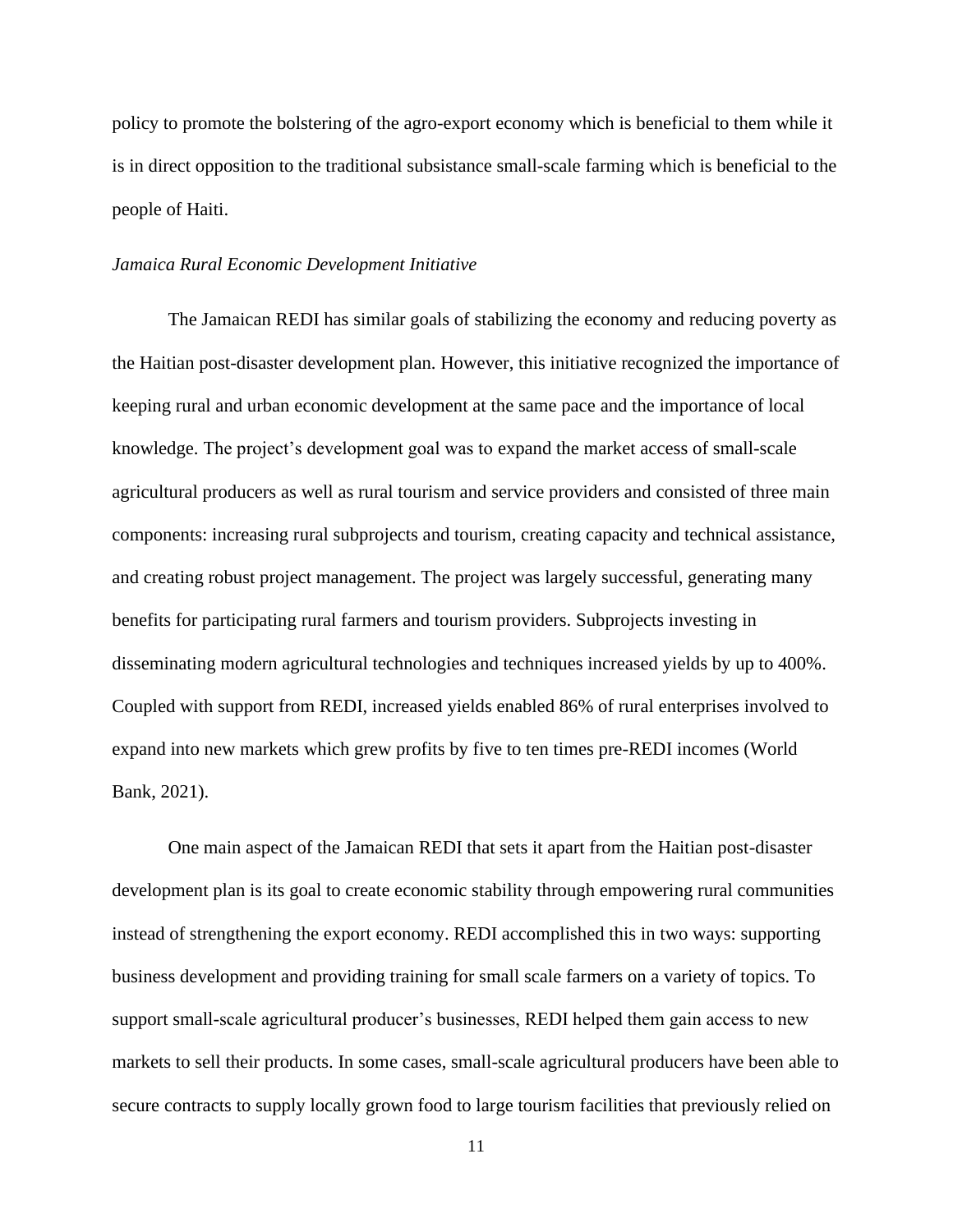imported food. Witnessing deals such as these have shifted the perspective of many small-scale farmers, encouraging many to look at agriculture as a business and seek out new market opportunities. REDI assists these farmers in building the capacity of production and business knowledge that they need to thrive in these markets such as creating profitable business plans and legally registering farm cooperatives (World Bank, 2021).

REDI has played a large role in building the capacity of small-scale farmers through hands-on training. The initiative offered training on technical farming aspects like installing and maintaining drip irrigation systems, building greenhouses, and agricultural best practices. In the case of building greenhouses, REDI provided training and equipment for 20 communities to construct their own greenhouse structures. After seeing the success of the initial greenhouse projects, an additional 20 communities wanted their own greenhouse clusters. Without further assistance from REDI, the initial set of farmers were able to construct the additional greenhouses and teach the other communities what they had learned (World Bank, 2021). This example illustrates a successful case of RRI in practice. By teaching the initial set of farmers how to build and maintain the greenhouses instead of building them for the farmers, they built a knowledge base that the farmers could then circulate and integrate into their communities, reducing the risk of epistemic exclusion between the marked and unmarked categories.

The underlying factor that made REDI so successful in Jamaica was its inclusion of small-scale farmers during the development of the project. This project connected policy makers to rural leaders and included them in the decision-making processes. Social inclusion ensured that the outcome of the policy was one that benefited all of the stakeholders involved. Epistemic inclusion, through combining the knowledge of the rural farmers, economists, policy makers, and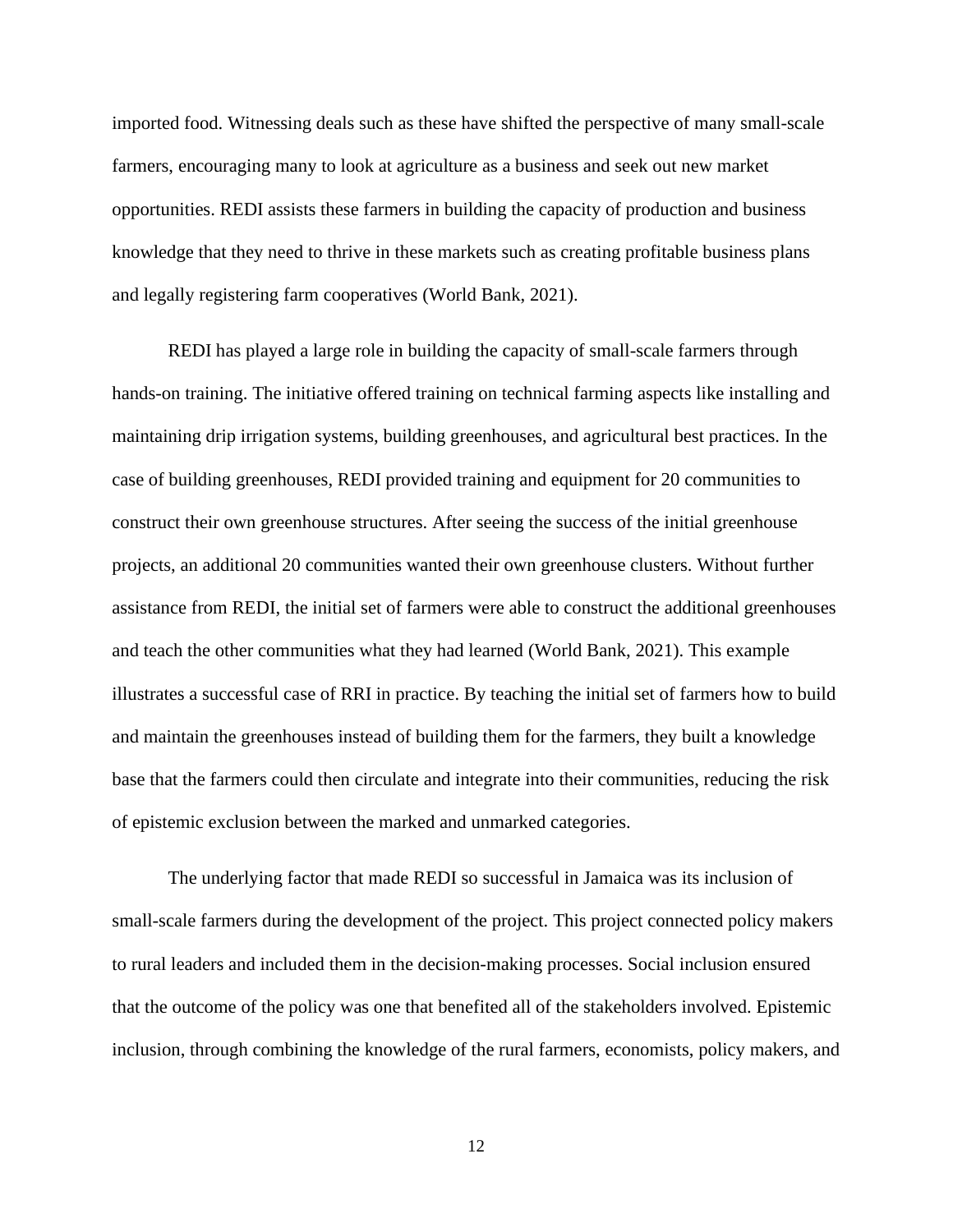scientists involved in the project empowered all groups to be able to meaningfully contribute to the development of the policy and to shape the future of the country together.

#### **Bibliometric Analysis**

### *Construction of bibliometric search query*

Bibliometric studies are often used to study the trajectory of science and technological development by identifying publications and identifying their interactions within the field. This is often measured by research output metrics such as publication counts, citation counts, and other measurements derived from bibliographic information. Other data that can be analyzed includes authors, publishing institutions, keywords used, and date of publishing ("Bibliometrics", 2021). One commonly used bibliometric search method is lexical keyword-based searches. These searches are not complex; however, they depend on the objectivity and the focus of the search terms. One method to create a more robust search strategy is to create an evolutionary lexical query through iterative searches. Through this process, the original search term set is expanded by adding relevant keywords that occur at a high frequency until there is a convergence to a final search set. Using this evolutionary method allows there to be greater certainty that the search results better encapsulate the state of knowledge (Liu, Shapira, & Yue, 2021).

This study uses the evolutionary lexical keyword-based search strategy that was proposed by Li, Shapira, and Yue. The search was conducted on the core network of the Web of Science (WoS) to search for articles pertaining to agriculture in Haiti and Jamaica. The search was specified as a Topic Search meaning that the WoS searches for the specified terms in the title,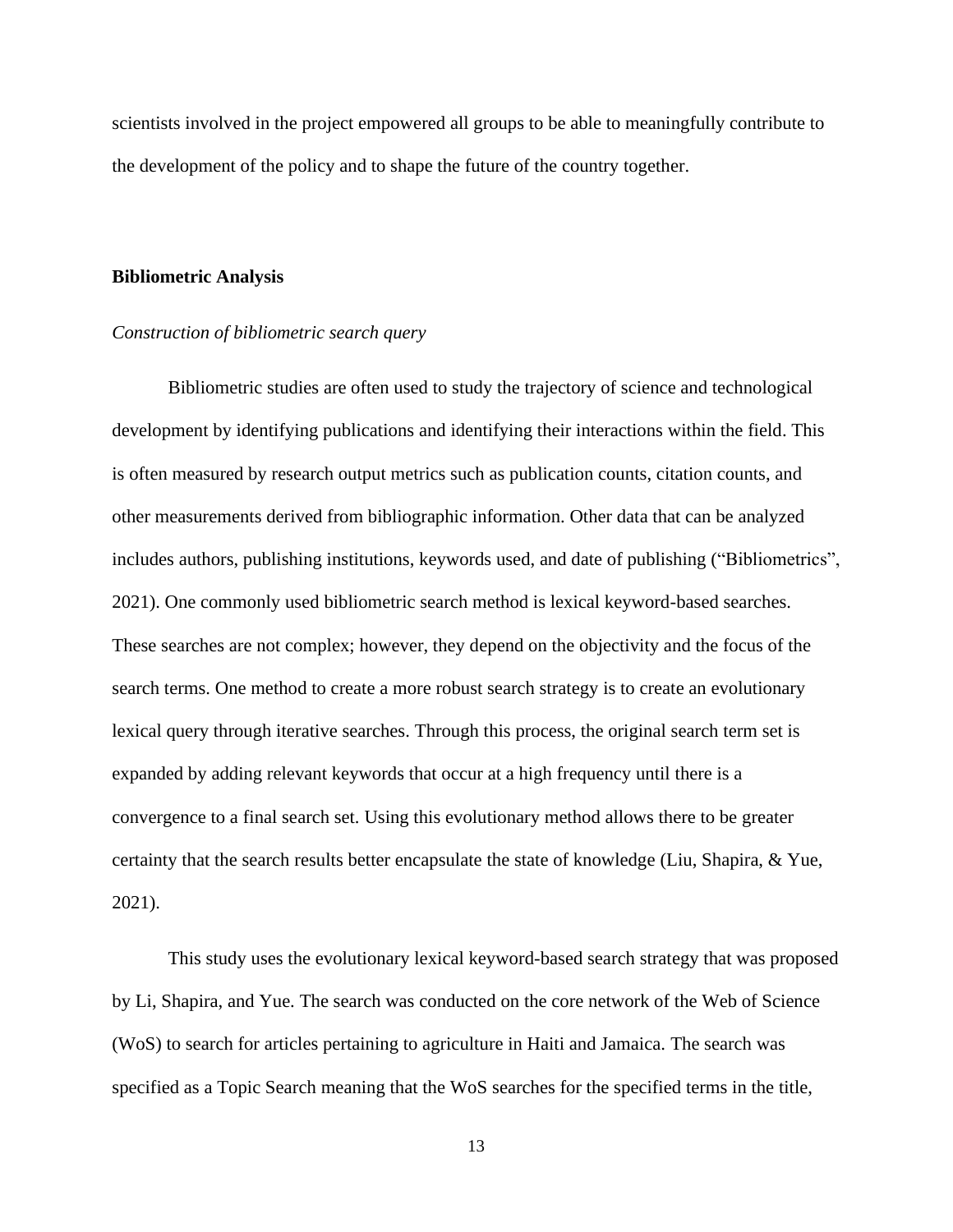abstract, and keywords of articles. This method allowed for the search to be extended from just the title in order to expand the core search and capture as many related articles as possible while also ensuring that the articles found are relevant to the research question. The initial search used the overarching subject categories of "Agri\*, Haiti", and "Agri\*, Jamaica". The asterisk is a wildcard advanced search function in the WoS that allows results to include different spellings or forms of the word. From these searches, 286 results were found then reviewed to ensure that they were relevant research papers. Of the initial articles found, the majority were about Jamaica. Once this initial list of papers was generated, the search strategy was expanded using the evolutionary search strategy to include new keywords that occurred at a high frequency in the initial search. This expanded search included two new keywords: 'Food Security' and 'Climate Change'. The addition of these two new keyword phrases expanded the search results to 536 articles. With the addition of these terms, the search set appeared to converge since all of the most frequent relevant keywords in the new search were already included in the search set. This process is diagrammed in Figure 2 below.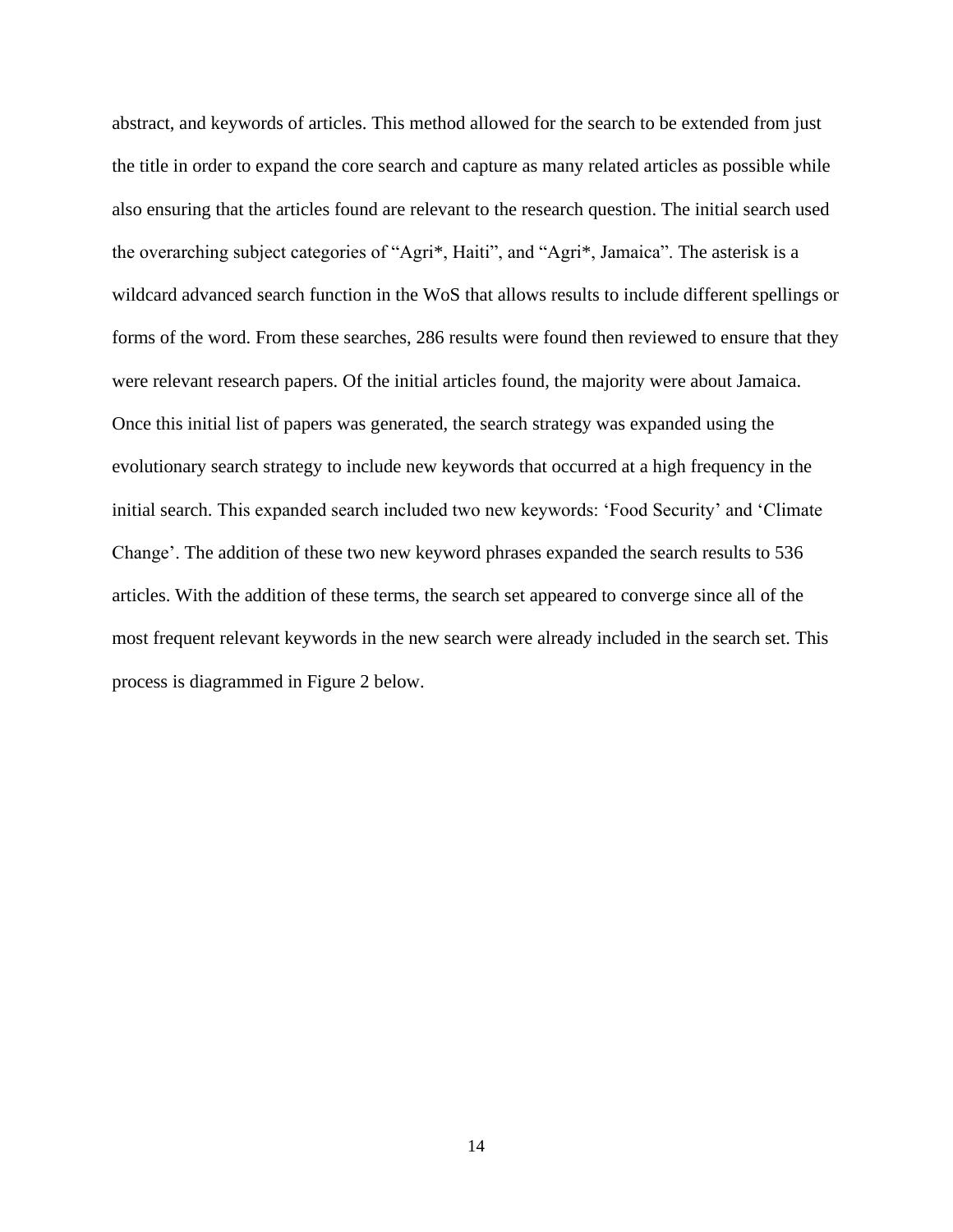# **Figure 2**

#### *Overview of Search Strategy*



#### *Bibliometric Analysis Results*

The final search set of keywords included agriculture, food security, and climate change as these were the most relevant keywords that were included with the highest frequency in the publications identified. Using these keywords resulted in a selection of 536 publications included in the WoS core collection. Looking at the year that the articles were published it is apparent that, of the collection of publications in the WOS core, there was not very much funded scientific interest in Haitian and Jamaican agriculture until the mid-90s. Since then, the number of articles published per year has increased at an almost exponential rate. As seen in Figure 3, this artifact in the data was present in both the initial set of publications as well as in the expanded search which shows that it was not caused only by the added terms but rather is a general trend of the research in the region.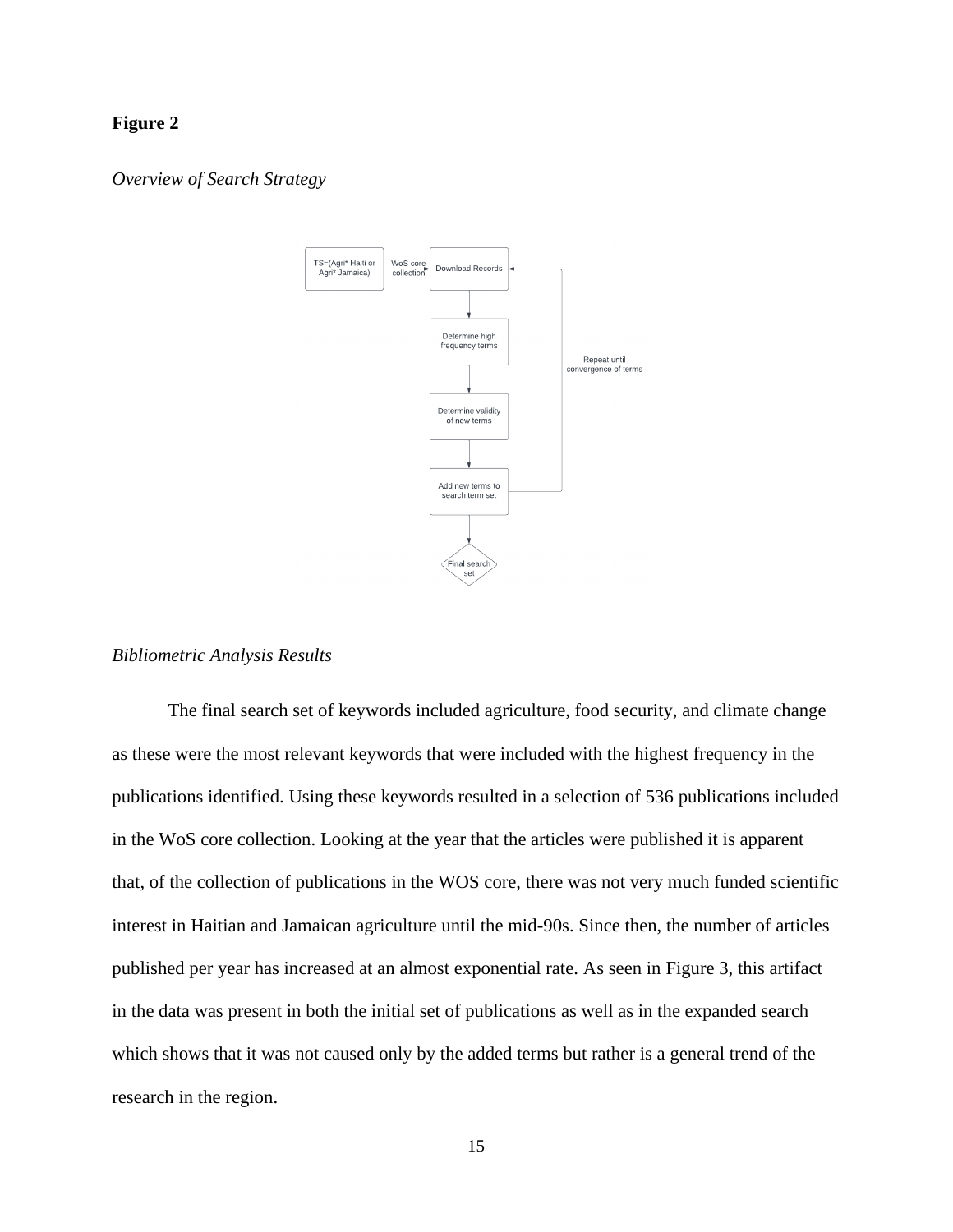# **Figure 3**



# *Publications in Initial and Expanded Search Set by Year*

Over 64% of the 536 publications found in the search were published in England or the United States with another 12% in the Netherlands while only about 1.5% of the articles were published by a Jamaican institution and none by a Haitian. While this does not mean that Haitian and Jamaican researchers were not involved in research published in other nations, it does show that there is a clear divide in research capacity and knowledge foundation between these Caribbean countries and "northern" countries. The goal of RRI is to make science, technology, and the governance of both easier to access for the groups that they represent which is unable to happen if the science that is supposed to represent them is taking place on a different continent. It is possible that by reaching out to researchers and farmers in Caribbean countries, these "northern" researchers could be able to socially include them though discussion and data collection but that by itself does not lead to epistemic or ontological inclusion needed to ensure RRI.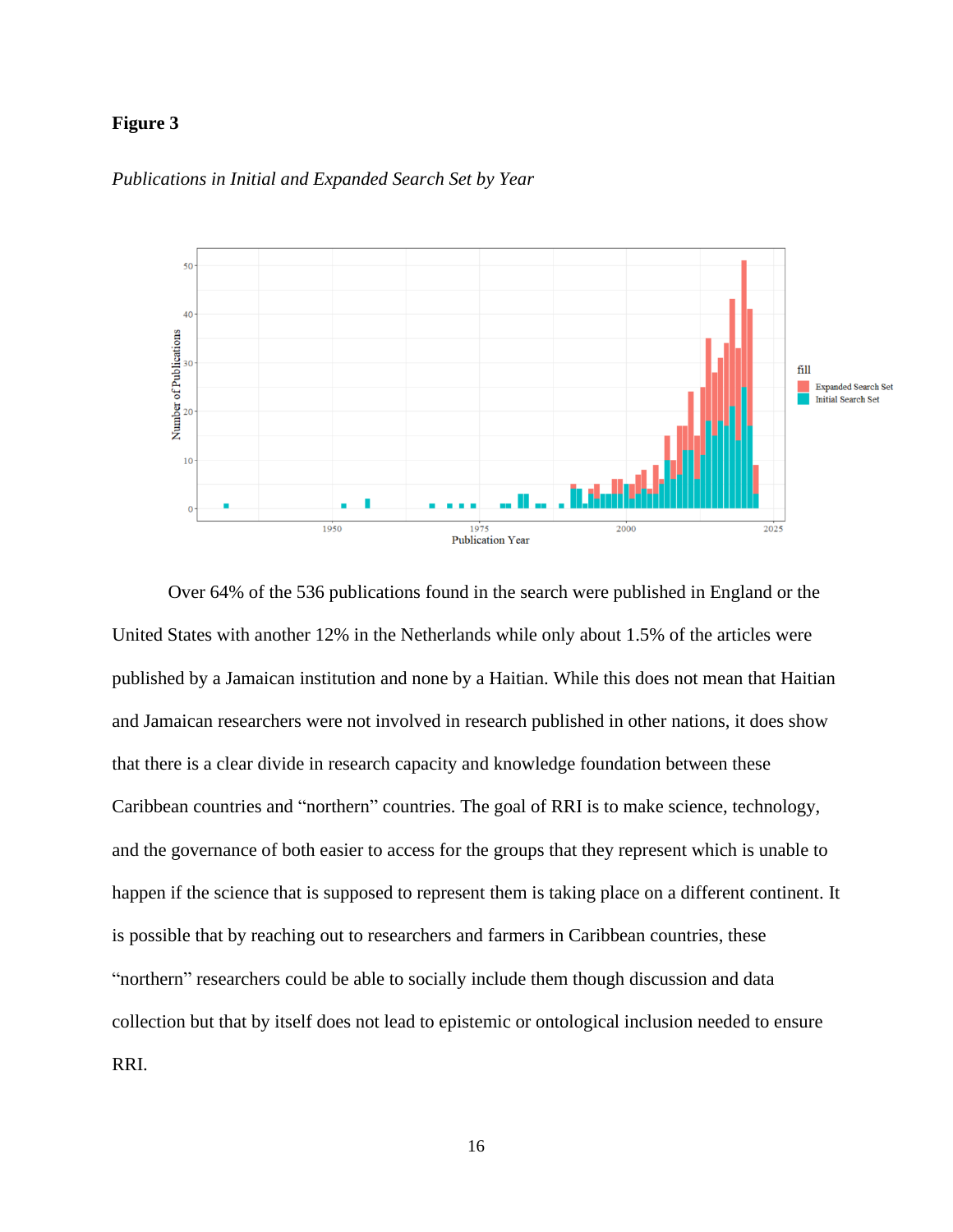A similar dominance of "northern" countries can be found when looking at the academic impact of the publications. The academic impact is quantified by the number of times a publication is cited within the WoS core collection. The publications from the United States and England were cited a combined 5,865 times while the Jamaican publications only 21 times. Normalized by the number of publications these countries have shows that the American and English publications are around six times more cited than the Jamaican literature. This difference shows that Jamaican researchers most likely lack influence in large-scale governance and science since they are not able to reach the same breadth of audience. This supports the argument that these researchers face epistemic exclusion in the sense that they do not have the reach and therefore the ability to meaningfully contribute to the advancement of the field.

# **Conclusions**

Expanding global agricultural markets have increased the economic opportunities for largescale commercial farming operations but small-scale farmers have largely been excluded. In Haiti and Jamaica this exclusion of rural farmers stems from a history of hardship due to neocolonial relationships with European nations and extreme natural events which create economic instability. In order to determine the extent of how small-scale farms in Haiti and Jamaica are impacted by the global agricultural market, this thesis identified two development plans which occurred in the region. While sharing a vision of economic prosperity, these two plans were dissimilar in how they intended to achieve their goal. The Haitian post-disaster development agenda focused on increasing agricultural and industrial exports, largely ignoring the wants and needs of the rural majority in favor of the commercial farming minority. This development agenda was heavily influenced by international aid contributors and by foreign investments in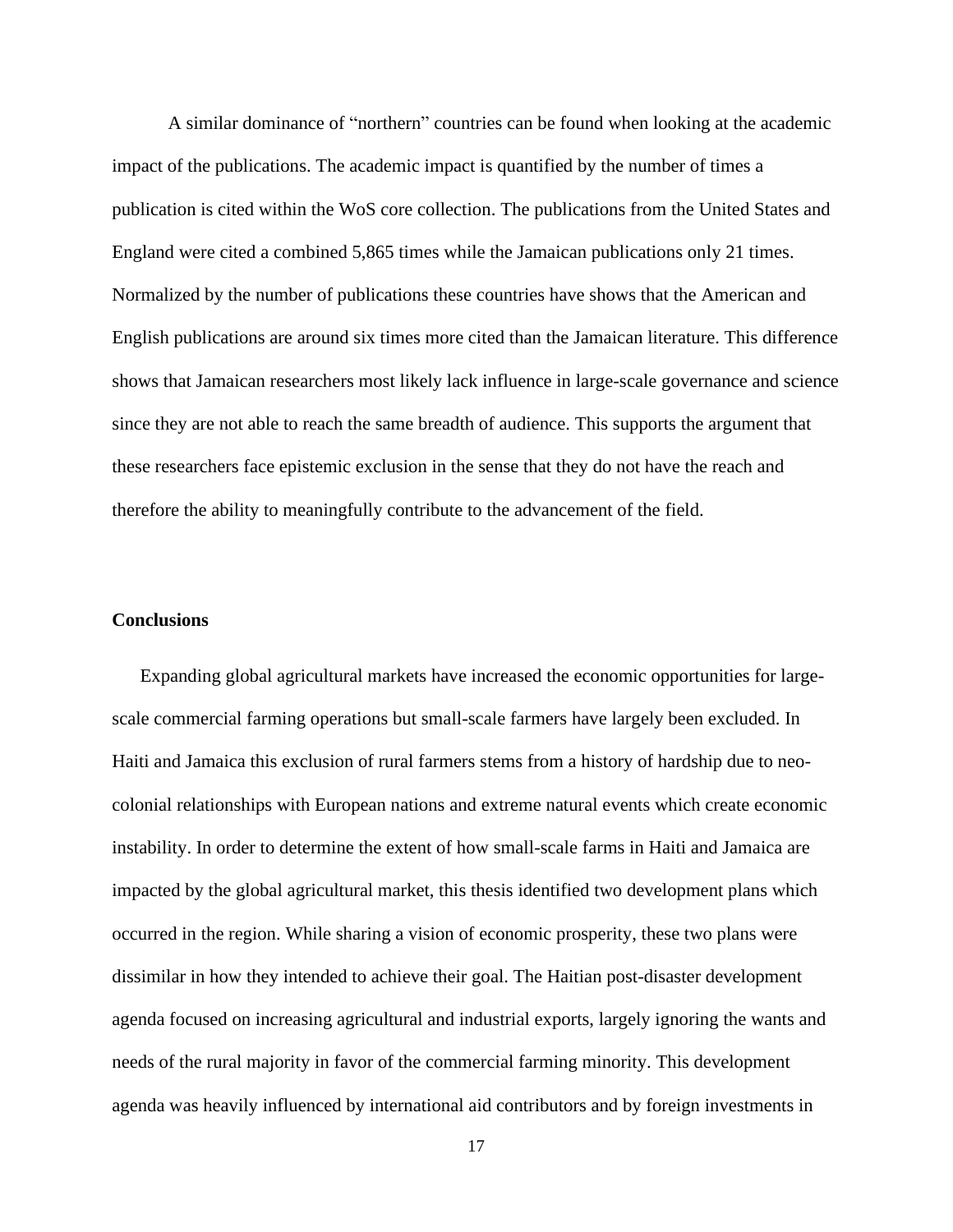industry. These external influential sources became responsible for the development agenda to be created without the consultation of rural communities and organizations. This greatly contrasts the Jamaican REDI which was developed with the input of small-scale farmers and rural community organizations. This initiative delivered significant benefits to participating communities due to its inclusion of local knowledge and empowerment of rural peoples in the creation of the policy. The analysis of these cases offers an insight into how decision makers should create future development plans in the region, by including all affected groups, both socially and epistemically as seen in REDI, once excluded groups can overcome the barriers that prevent participation in the governance process allowing for more inclusive and beneficial policies. In terms of agricultural research in Haiti and Jamaica, it is apparent from the bibliometric study that social and epistemic inclusion is not occurring in the academic sphere. This sector of the analysis found vast disparities between the inclusion levels of northern researchers and local Haitian and Jamaican organizations as evident in the number of native researchers and by the size of citation impact of native researchers. Being a responsible researcher through RRI may include seeking out local partners in these countries to learn from and to pass on knowledge to. Bridging the epistemic gaps in research and policy is essential for connecting groups which would otherwise be divided in order to develop equitable actions and innovations to advance the agricultural development of the region.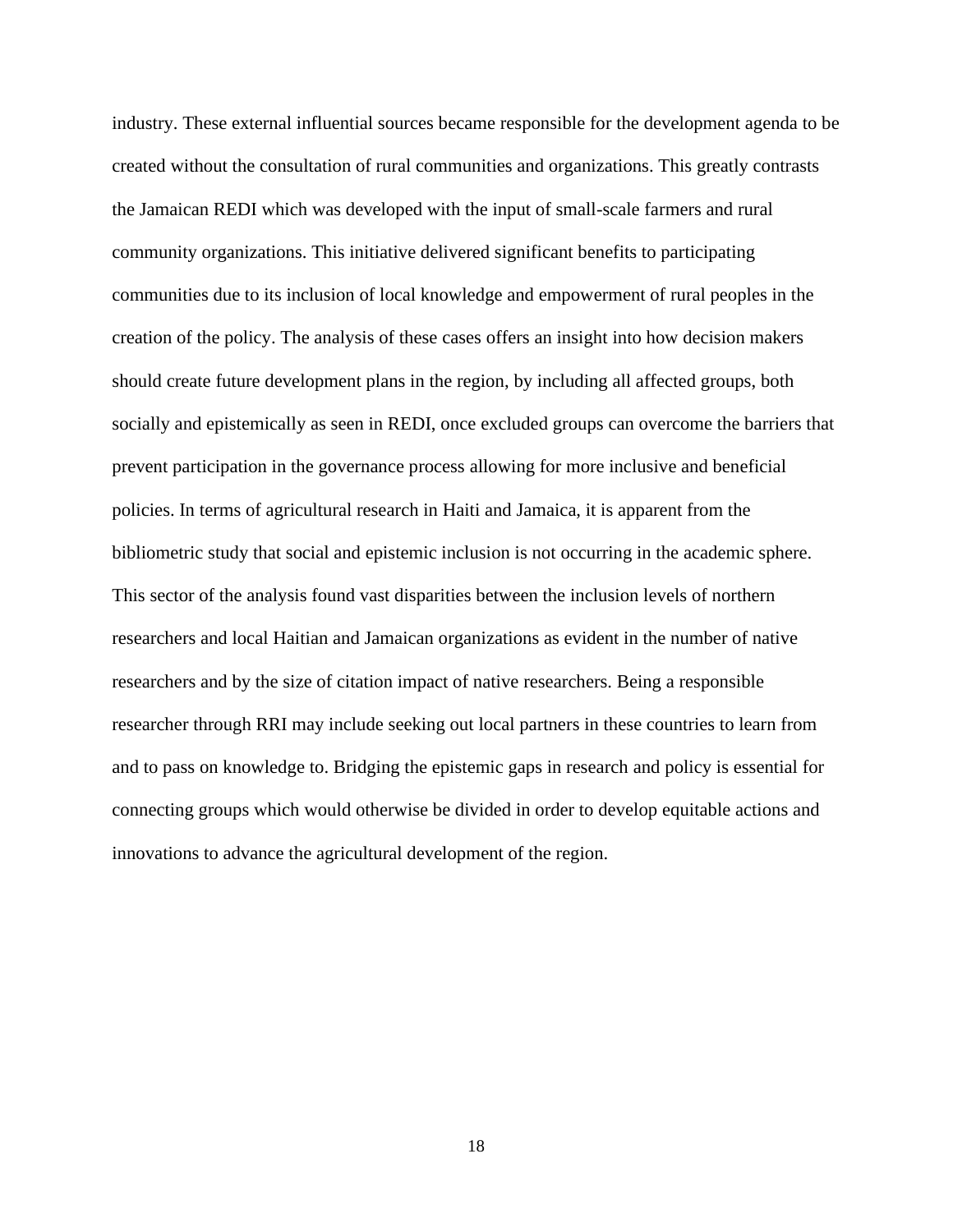# **References**

- Barker, D. (2012, July). Caribbean agriculture in a period of global change: Vulnerabilities and opportunities. *Caribbean Studies, 40*(2), 41-61. doi:10.1353/crb.2012.0027
- Beckford, C., & Barker, D. (2007, June). The role and value of local knowledge in Jamaican agriculture: Adaptation and change in small-scale farming. *The Geographical Journal, 173*(2), 118-128. doi:10.1111/j.1475-4959.2007.00238.x
- Beckford, C. L., & Campbell, D. R. (2013). The small-scale food farming sector in the Caribbean: Food production and the Caribbean peasantry. *Domestic Food Production and Food Security in the Caribbean,* 13-26. doi:10.1057/9781137296993\_2
- Bibliometrics. (2021, December 22). Retrieved April 18, 2022, from https://datalab.ucdavis.edu/bibliometrics/).
- *Current status of agriculture in the Caribbean and implications for agriculture policy and strategy* (Rep. No. 14). (2019). Retrieved November 1, 2021, from Food and Agriculture Organization website: https://www.fao.org/3/ca5527en/ca5527en.pdf
- Ewing-Chow, D. (2020, August 10). Investing in Jamaica's Smallholder Farmers' climate resilience could double agricultural production. Retrieved April 18, 2022, from https://www.forbes.com/sites/daphneewingchow/2020/08/09/investing-in-jamaicassmallholder-farmers-climate-resilience-could-double-agriculturalproduction/?sh=757bce7b7a2a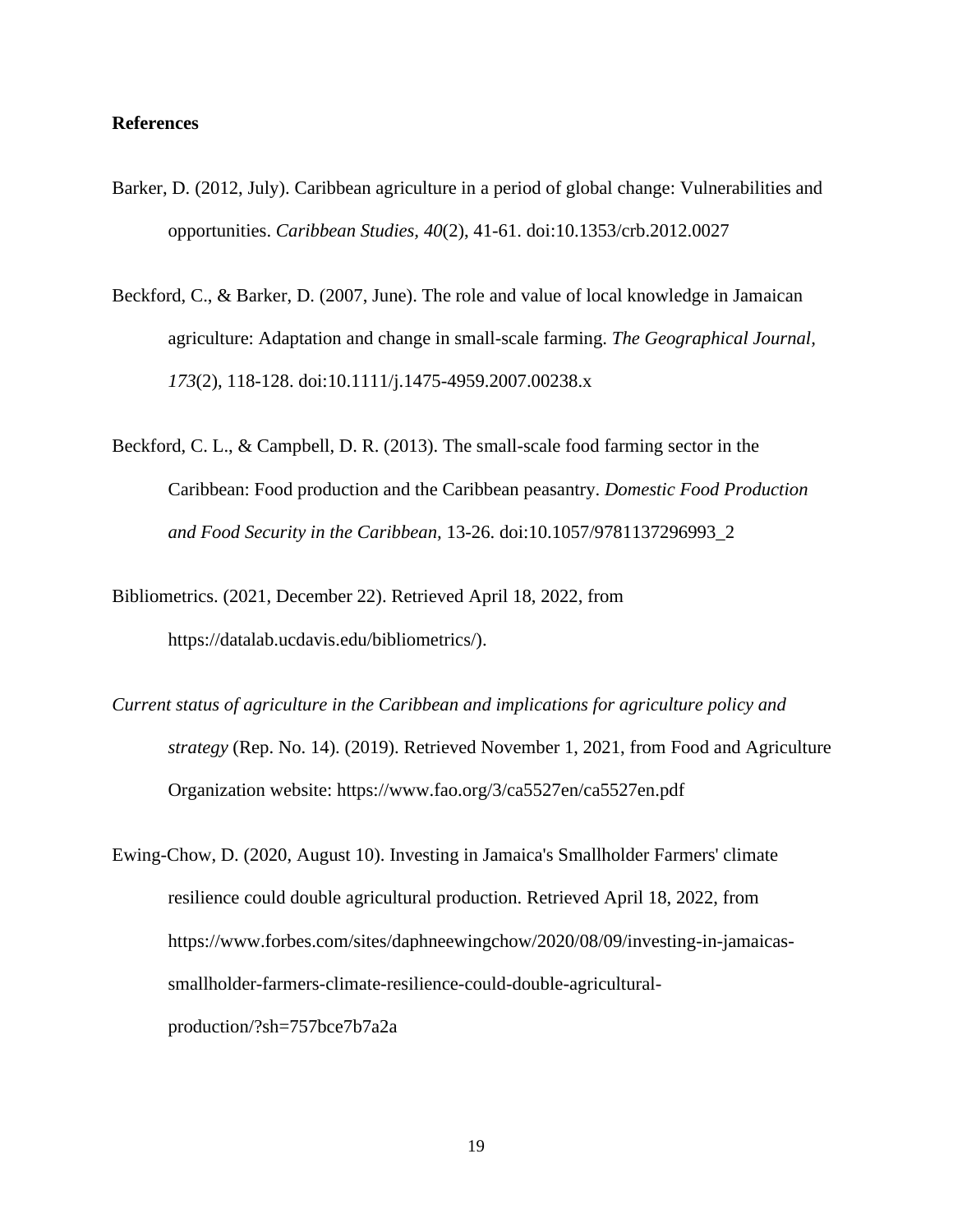- FAO, IFAD and WFP. (2014) *The State of Food Insecurity in the World 2014. Strengthening the enabling environment for food security and nutrition*. Rome, FAO.
- Graham, B. (2012). *Profile of the Small-Scale Farming in the Caribbean* (Rep.). Retrieved November 1, 2021, from Food and Agriculture Organization website: https://www.fao.org/3/au343e/au343e.pdf
- Haraway, D. (1988). Situated knowledges: The science question in feminism and the privilege of partial perspective. *Women, Science, and Technology, 14*(3), 489-506. doi:10.4324/9780203427415-40
- Henley, J. (2010, January 14). Haiti: A long descent to hell. Retrieved April 18, 2022, from https://www.theguardian.com/world/2010/jan/14/haiti-history-earthquake-disaster
- The history of Jamaica. (n.d.). Retrieved April 18, 2022, from https://jis.gov.jm/information/jamaican-history/

Jamaica. (2003). Retrieved April 18, 2022, from https://www.fao.org/3/y4632e/y4632e0m.htm

- Karfakis, P., Løvendal, C. R., and Jakobson, K. T. (2011) *Biggin' it up – food security and obesity in Jamaica and St Lucia* ESA Working Paper No. 11-15. Available at https://www.fao.org/3/am321e/am321e.pdf
- Liu, N., Shapira, P., & Yue, X. (2021). Tracking developments in artificial intelligence research: Constructing and applying a new search strategy. *Scientometrics, 126*(4), 3153-3192. doi:10.1007/s11192-021-03868-4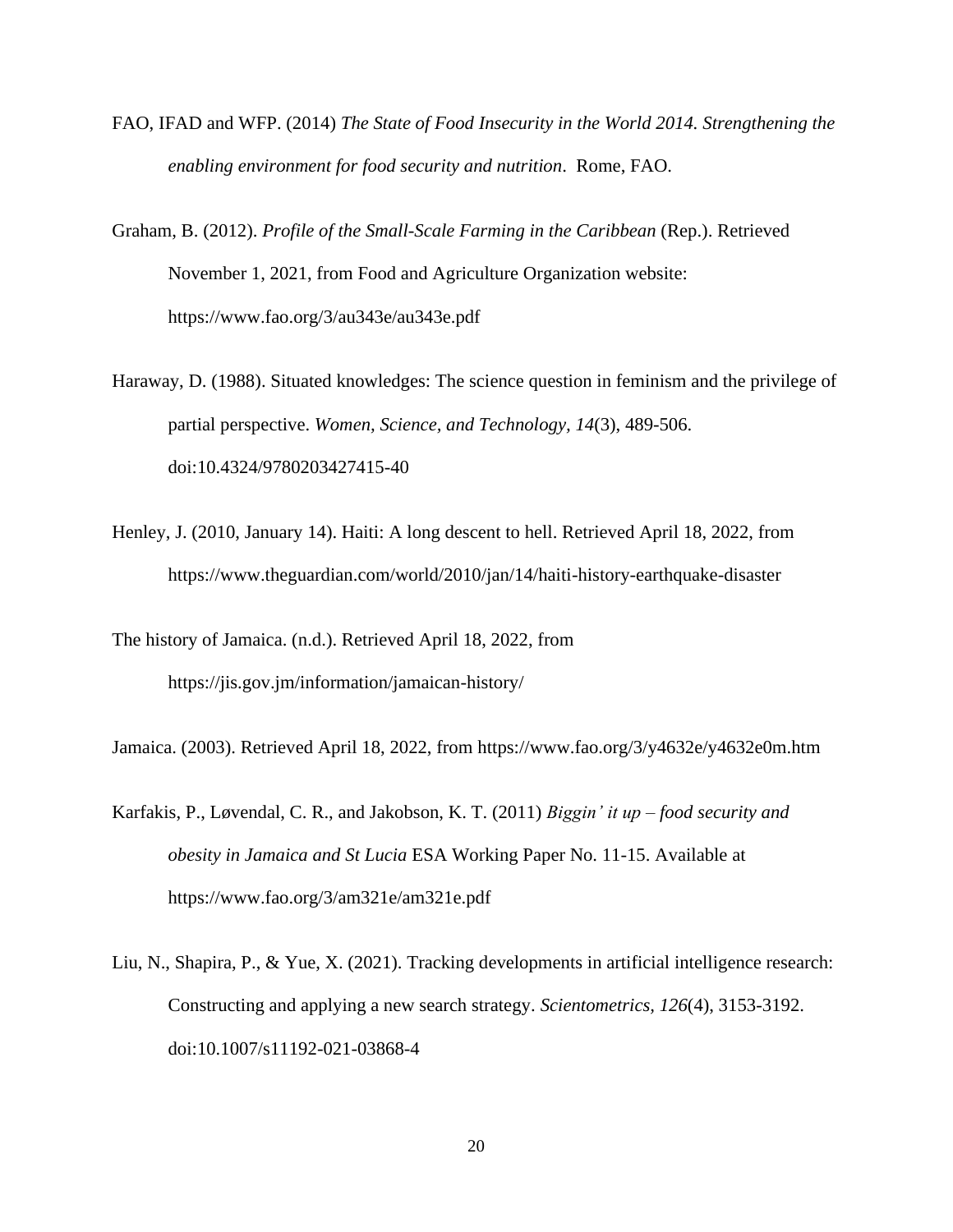- Luzzini, D. (2019, April 24). *Big versus small agriculture: Is there a viable middle ground?* Retrieved November 23, 2021, from https://www.zlc.edu.es/news/big-versus-smallagriculture-is-there-viable-middle-ground/.
- *Proposed International Definition of Small-scale Food Producers for Monitoring the Sustainable Development Goal Indicators 2.3.1 and 2.3.2* (Rep.). (2018, February). Retrieved November 1, 2021, from Food and Agriculture Organization website: https://unstats.un.org/unsd/statcom/49th-session/documents/BG-Item3j-small-scale-foodproducers-definition-FAO-E.pdf
- Segell, G. (2019). Neo-colonialism in Africa and the cases of Turkey and Iran. *Insight on Africa, 11*(2), 184-199. doi:10.1177/0975087819845197
- Shik, O., Boyce, R. A., and De Salvo, C. P. (2017) *Analysis of Agricultural Policies in Jamaica*  Retrieved from Inter-American Development Bank website: https://publications.iadb.org/publications/english/document/Analysis-of-Agricultural-Policies-in-Jamaica.pdf
- Steckley, M., & Weis, T. (2016). Agriculture in and beyond the Haitian catastrophe. *Third World Quarterly, 38*(2), 397-413. doi:10.1080/01436597.2016.1256762
- Timms, B. F. (2008). Development theory and domestic agriculture in the Caribbean: Recurring crises and missed opportunities. Retrieved from California Polytechnic State University Social Sciences Department website: https://digitalcommons.calpoly.edu/cgi/viewcontent .cgi?article=1036&context=ssci\_fac